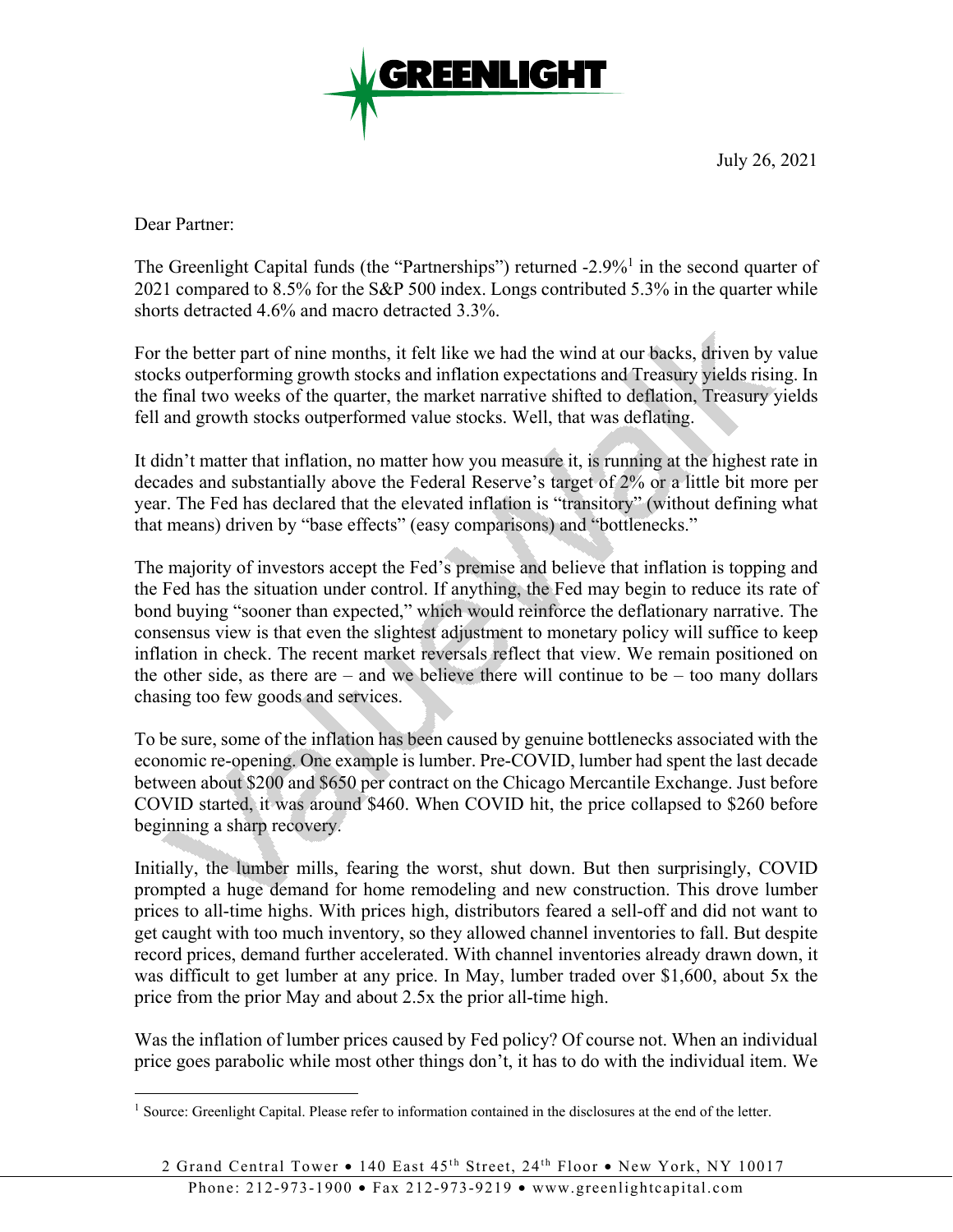don't have 500% inflation. Fortunately, in the case of lumber, there was no structural shortage and the cure for high prices was high prices. The market functioned to correct the imbalance. There are plenty of logs and there is plenty of sawmill capacity. Additional supply took just a few weeks to come on-line and work through the system, which caused prices to normalize all the way back to \$634 as of July 23. There are bottlenecks in other areas and they, too, will likely prove to be "transitory."

That said, we believe that the bottlenecks are isolated and broader inflationary pressures extend beyond bottlenecks into areas where we now have structural shortages. Certainly, public policy (both fiscal and monetary) is inflationary by design. For years, central bankers have complained that it was difficult to achieve enough inflation to hit their targets, and adopted emergency and unconventional policies to try to create inflation. Large fiscal stimulus, combined with the wealth effect of rising stock prices and home values, has made household incomes and balance sheets stronger than at any time in recent memory. The improvement has been so rapid that consumers have been slow to consume all the gains, and the savings rate has expanded dramatically. Those savings represent substantial dry powder for future consumption.

We believe that in many areas, unlike lumber, it is not possible to rapidly increase supply. So prices will need to move *much* higher – enough to reduce demand. While the discussion has been focused on the public policy drivers of the economy, the capital markets have made it difficult for goods-producing companies and their raw material suppliers to expand.

Prior to 2008, we had an industrial boom. We over-expanded in housing, basic industry, mining, intermediate goods, carbon-based energy extraction and manufacturing. The overinvestment led to poor returns on capital that were exposed during the Global Financial Crisis (GFC). Since then, cheap equity has been hard to find in these industries and there has been limited capacity expansion. Investors have been willing to grant nearly unlimited cheap equity to the constituents of the Goldman Sachs Non-Profitable Technology Index (up 99.7% in the last year), but hardly any for companies that make things and their suppliers.

Traditional industrial companies receive such low valuations and their implicit cost of equity is so high, that investors have demanded dividends and buybacks rather than expansion. Prior experience and policy makers suggest that higher prices are "transitory," so it will take sustained higher prices and higher pricing expectations to induce the needed investment to satisfy the increased demand in the post-COVID recovery. The result, we believe, will be continued underinvestment leading to sustained higher prices in a number of industries and rising profits for industry participants. Our long portfolio is stacked with companies that are poised to benefit.

Here are some examples:

# *Single Family Detached Housing*

From 1960 through 2002, an average of 1.1 million single family homes were constructed in the U.S. per year. During the bubble years of 2003 to 2007, that grew to an average of 1.5

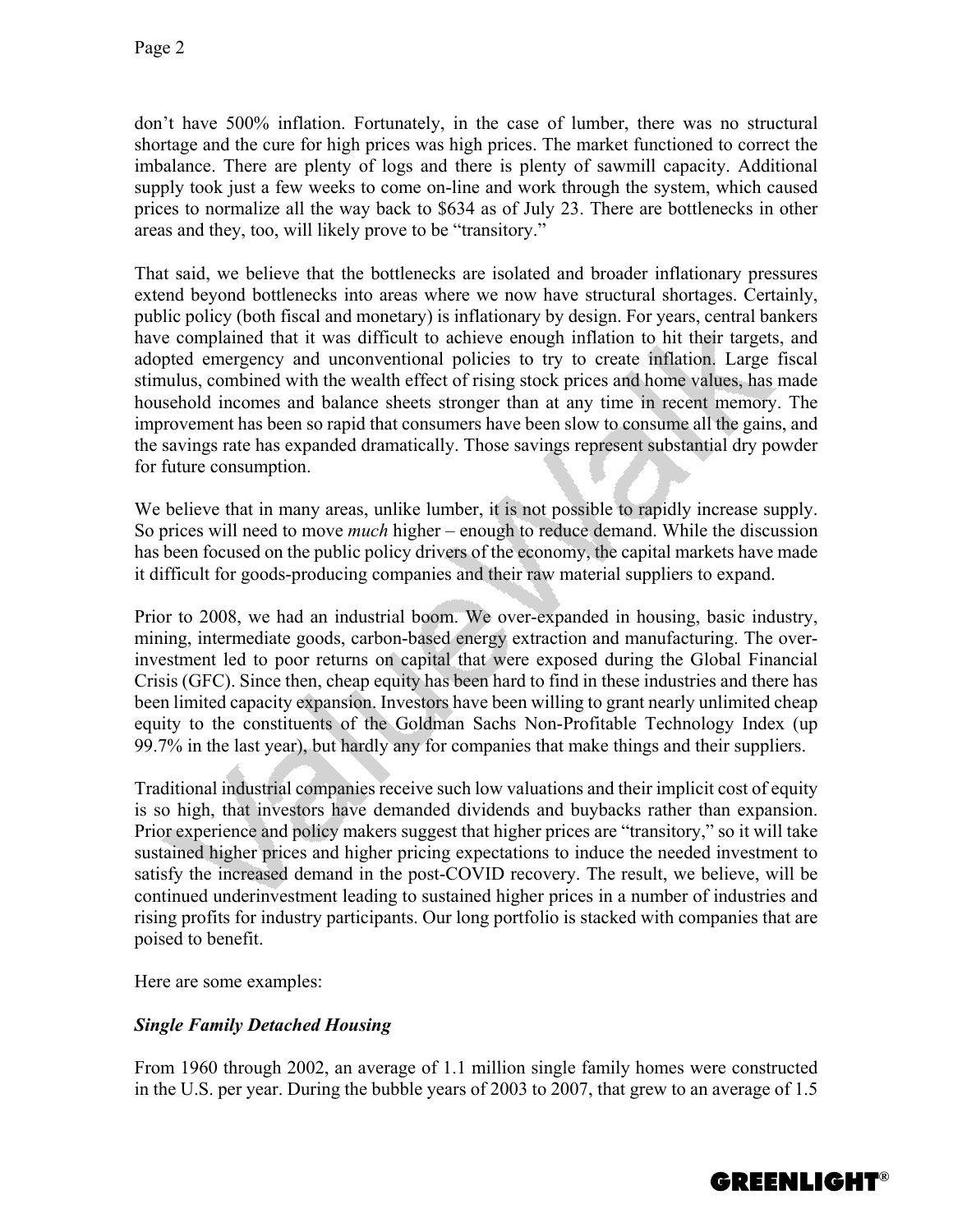$\overline{a}$ 

million. So, if average demand is 1.1 million, an extra 2 million houses were constructed over those 5 years. It was a bubble.

Post-GFC, construction has averaged just 700,000 new homes a year. Over a dozen years, the reduced construction helped absorb the 2 million extra houses and created a housing deficit of a similar amount, assuming no long-term change in the demand for single-family housing despite a growing population.

COVID exposed the shortfall. Average house prices are up about 20% year-over-year and there are record low inventories. It will be difficult for the industry to catch up. First, zoning and land development have become much more difficult, time-consuming and expensive. Second, land developers and homebuilders are not being showered with cheap equity capital to expand rapidly to take advantage of strong market conditions and reverse the shortfall. In fact, on a national basis, there are 17% fewer active homebuilding subdivisions than there were a year ago.

While many investors are worried that demand will wane and home prices will fall, as evidenced by awarding builders single digit P/E multiples on earnings estimates that are likely to be dramatically exceeded,<sup>2</sup> we think it is much more likely that the inability to satisfy demand will persist and lead to even higher prices.

The following graph illustrates that despite the recent increase in home prices, home ownership in the U.S. remains historically attractive relative to the cost of renting:



## RATIO OF MEDIAN MORTGAGE PAYMENT TO MEDIAN RENT

<sup>2</sup> A couple months ago, bearish housing analysts were falling over themselves highlighting the possible impact of rising lumber prices on homebuilder margins. Since lumber prices have subsequently reversed, we haven't seen a word written about the positive impact on margins that will likely flow through later this year. In fact, we have seen analysis that argues that falling lumber prices are bad for homebuilders, because they signal reduced housing demand. We disagree. We believe demand is very strong and currently limited by lack of supply.

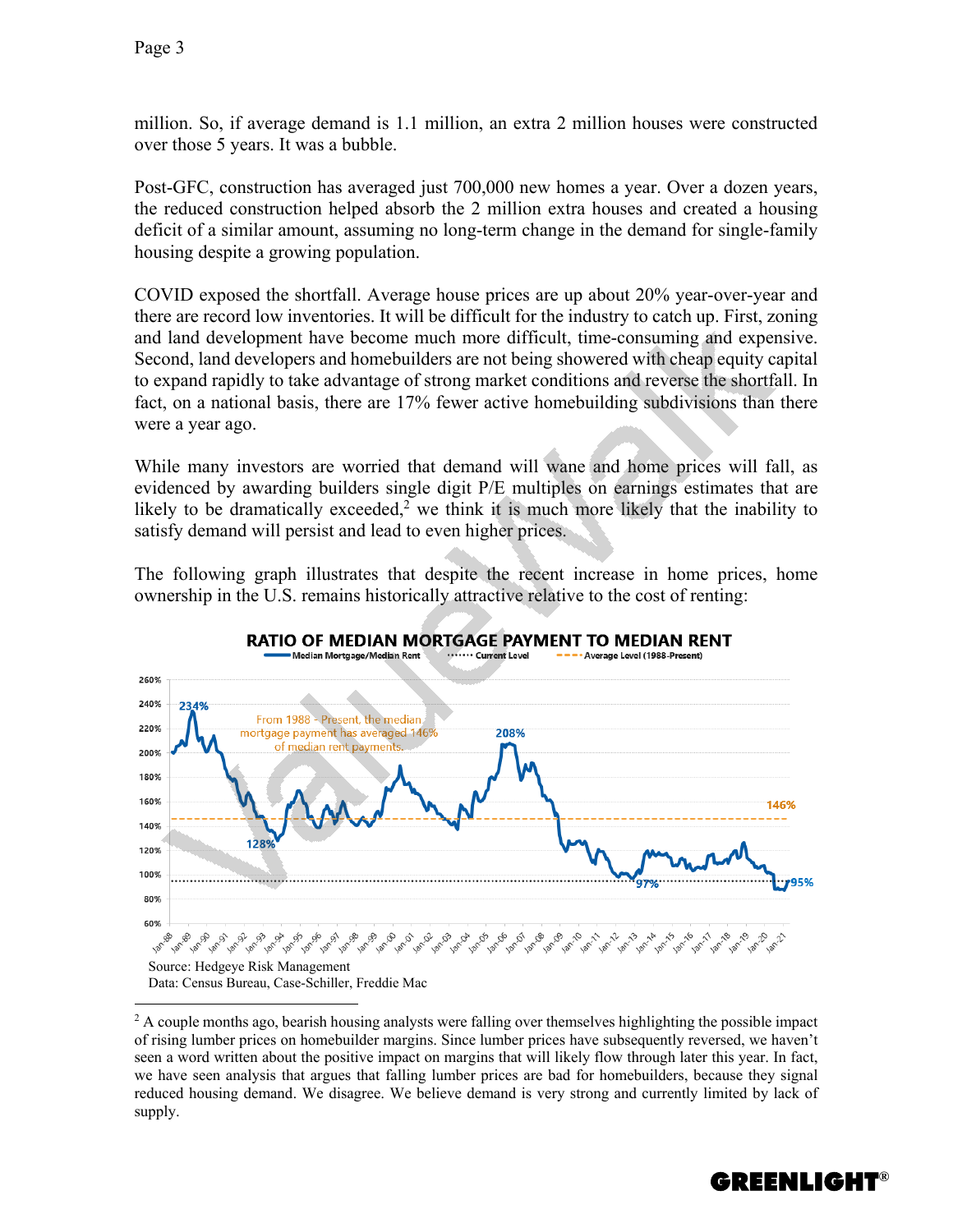We haven't even begun the process of higher home prices begetting additional demand as homeowners commence cash-out refinancing and use the appreciation from existing homes to move into more expensive homes. Rising prices will also attract current renters, who come around again to the notion that owning a home is an attractive lifetime investment. Further, we expect the Biden Administration to possibly turbocharge an already tight market by attempting to expand home ownership opportunities.

A small tweak in monetary policy isn't going to resolve the decade-long underinvestment in housing. Green Brick Partners (GRBK), our largest investment, is poised to benefit from this dynamic. It trades at around 7x this year's consensus earnings estimates.

#### *Air Freight*

COVID caused a dramatic reduction in passenger aviation. Passenger planes often carry freight in their bellies. With planes grounded, capacity came out of the industry. At the same time, freight demand expanded both due to the recovering economy and growing ecommerce, which often emphasizes air shipments. While there has been some recovery in passenger aviation, airlines are emphasizing narrow-body planes, which carry less freight than wide-body planes. Compared to 2019, current air freight demand is about 10% higher and capacity is about 10% lower. The result is that cargo rates have exploded.

Supply will be slow to come on-line. Some passenger planes are being converted to freighters, but conversion capacity for wide-bodies is limited and the aggregate impact of this will be modest. Meanwhile, air freight companies trade at tiny multiples of what investors assume to be peak profits. The implied cost of equity is quite high, which makes it difficult to justify adding assets. As a result, air freight companies are in no rush to order new planes, and in any case, new orders would take several years to build. The result is rates and profits are likely to be higher than expected for quite some time.

We own Atlas Air Worldwide (AAWW), which is poised to benefit. It trades at around 5x this year's consensus earnings estimates.

#### *Copper (and other basic materials)*

The last boom in mining ended badly in 2009. The result is that mining companies have been loath to develop new mines over the last decade. The current development pipeline of new copper mines is down 60% from what it was in 2008. While a few mines are set to come online in 2022 and 2023, by mid-decade, supply is expected to start shrinking. It takes about 8 to 10 years to develop a copper mine.

Meanwhile, the electrification of the automobile industry and expansion of green energy will create substantial new demand for copper. Prices are up some already, but it is difficult to see why they won't be much higher a few years from now.

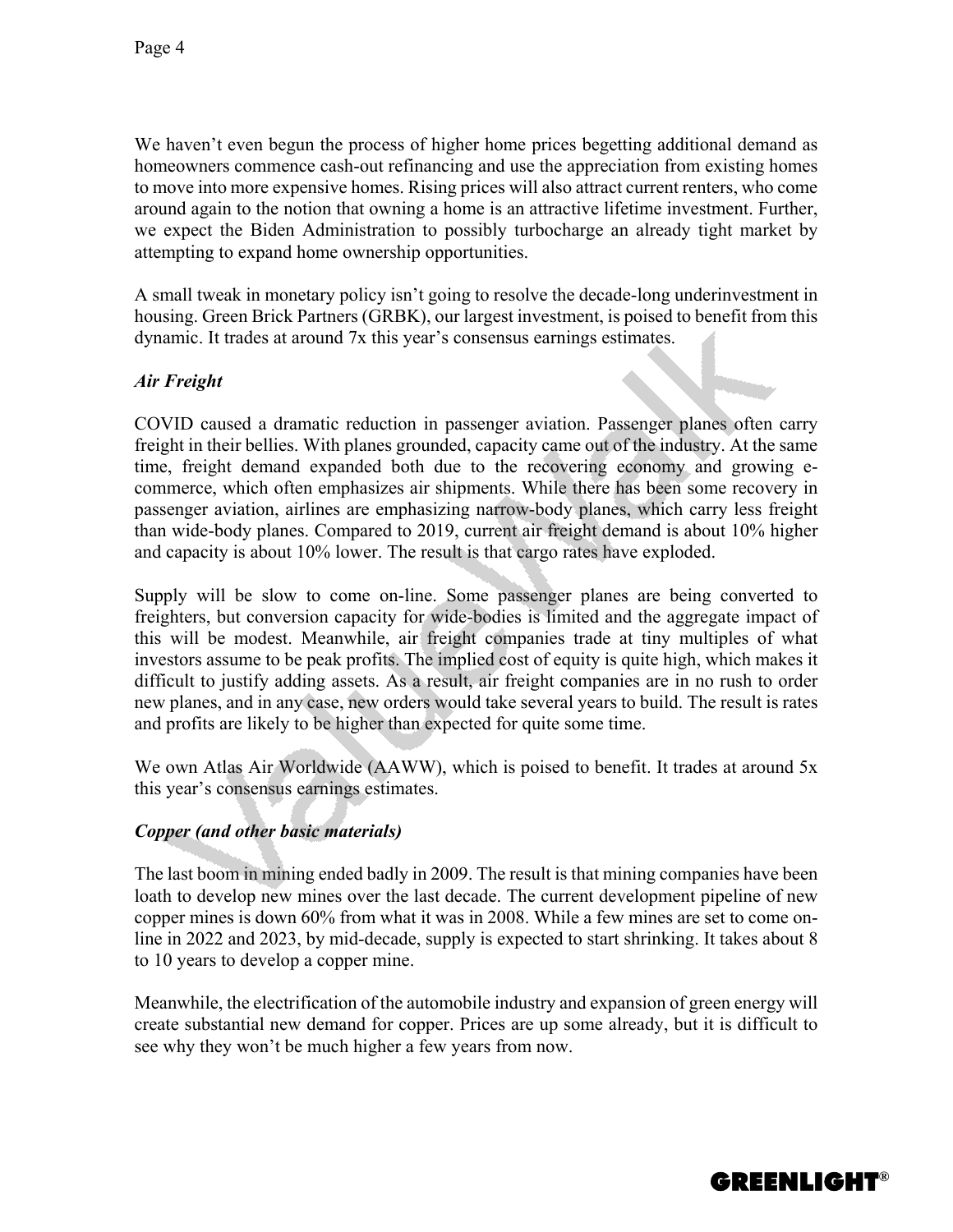We own Teck Resources (TECK), which is one of the few copper miners that are poised to expand to take advantage of this dynamic as it has a new mine coming on-line in 2022. TECK trades at 7x this year's consensus earnings estimates that obviously don't include contribution from the pending new mine. We presented this thesis more fully at this year's Sohn Conference.3

# *Titanium Dioxide*

Titanium dioxide is the chemical that makes coatings and plastics white or opaque. There was substantial capacity added in China between 2011 and 2013, but little since. In fact, some Chinese capacity has been shuttered for economic and/or environmental reasons. The last plant built in the U.S. came on-line in 2016 and added 2.8% to global capacity. There had been no Western capacity built for many years prior to that, and presently, no Western company has announced plans to build new plants. The post-COVID construction boom (possibly followed by an infrastructure boom) has left the world structurally short titanium dioxide. Spot pricing is up substantially this year in the face of supply shortages.

We own Chemours (CC), which is one of the few industry players with some spare capacity and is poised to benefit from higher prices and volumes. It trades for around 10x this year's consensus earnings estimates.

## *Cement*

 $\overline{a}$ 

A new greenfield cement plant hasn't been built in the U.S. since 2009. The permitting is nearly impossible. Again, we are in the early stages of a construction boom (possibly followed by an infrastructure boom). It is a concentrated industry, with local oligopolies. Prices have risen steadily over the years (47% since 2011), and the latest inflation data showed a 1.8% monthly increase. Anecdotally, we have heard that supply in many markets is tight and prices are poised to rise further. High shipping costs make imports less competitive.

We own Buzzi Unicem (Italy: BZU), which is an Italian company with a global footprint, although it generates about half of its EBITDA in the United States. BZU will likely end 2021 with net cash on its balance sheet and currently trades at around 10x current year consensus earnings estimates.

## *Thermal Coal and Natural Gas*

ESG investing is inflationary, as green energy is simply more expensive than hydrocarbons. Hydrocarbon energy companies are starved for capital and are being told to change their ways. The result is less exploration and drilling. Even with benchmark oil prices surging over the last year, companies are loath to drill more. Normally, the cure for high prices is high prices. With ESG in the proverbial driver's seat, we might need much higher prices still in order to increase investment to meet demand.

<sup>&</sup>lt;sup>3</sup> You can see the full presentation here: https://www.greenlightcapital.com/d/?T6B6ZL

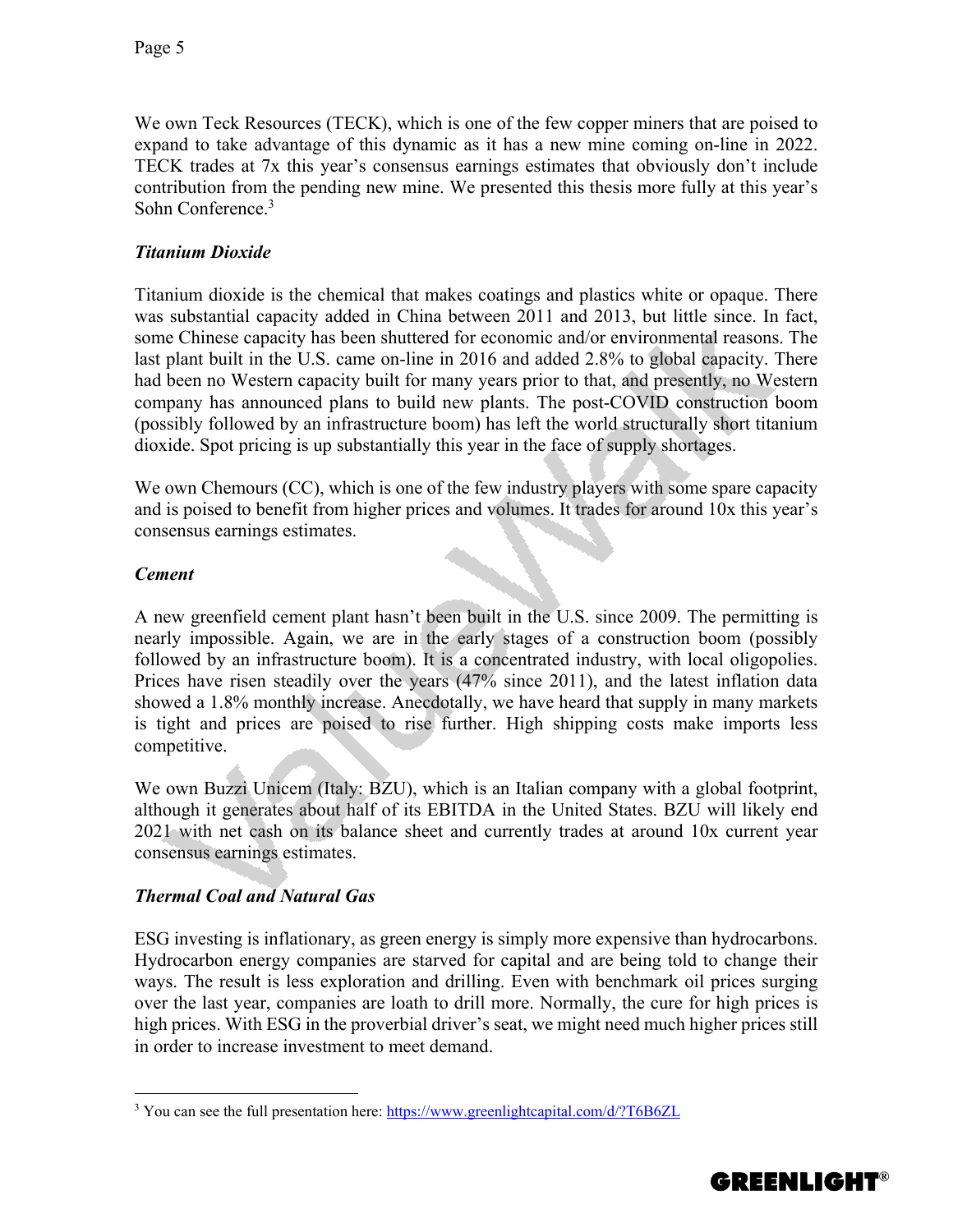There is almost nothing less popular than thermal coal. From 2011 to 2020, U.S. coal production declined by 51%. U.S. demand has fallen as we've shifted to alternative sources of electricity. As unpopular as coal is though, it still makes up about 20% of U.S. electricity generation. Globally, coal demand is growing modestly as China and India add power generation capacity faster than the West is reducing it. Even so, reduced oil and gas drilling has caused natural gas prices to advance and coal prices are following. Seaborne thermal coal prices are up 140% year-over-year and at the highest levels since 2011, and Northern Appalachia thermal coal prices are catching up, rising 23% in the last month alone.

We own CONSOL Energy (CEIX), the lowest cost, most efficient miner in Appalachia, which is poised to benefit from rising coal prices. It trades at 12x consensus earnings estimates that look stale to us, as they do not reflect recent coal price gains.

We also own Gulfport Energy (GPOR), an Appalachian natural gas driller that recently emerged from bankruptcy and is poised to benefit from higher natural gas prices. Currently, there are no analyst estimates for GPOR.

# *Paperboard*

The U.S. has added so little paperboard capacity that the average mill in this country is over 30 years old. The industry operates at around 93% capacity and demand is growing both with consumption and due to ESG-driven substitution of paper packaging instead of plastics and Styrofoam. The industry is consolidated with just a few players, capable of exerting pricing power. We don't expect anyone to build a new plant anytime soon.

We own Graphic Packaging (GPK), which is the lowest cost producer with the largest market share and is poised to benefit from rising prices. It trades at 13x consensus earnings estimates.

The point is, we believe we have reached a structural change in inflation. Part of that is driven by public policy, but part of it has been driven by capital markets and ESG mandates. The enormous emphasis on investing in often money-losing businesses in disruptive areas like technology has left traditional industries starved for growth capital. The result is they haven't grown capacity and now they cannot meet demand. The more these "value" stocks are starved of capital, the higher prices are likely to go and the longer the inflation is likely to last.

And this doesn't even begin to address the rising cost of labor. Currently, there is a labor shortage and there are approximately 9 million open jobs according to the latest government data. In the coming months, unemployment benefits will be cut. This will drive some of the unemployed back into the workforce. Deflationists believe it will be enough to end the labor shortage. However, since people can collect benefits without being required to look for work, it is unclear how many benefit collectors are happy to receive benefits, but have no plans to rejoin the labor force. It will take time to determine how much of the labor shortage is structural.

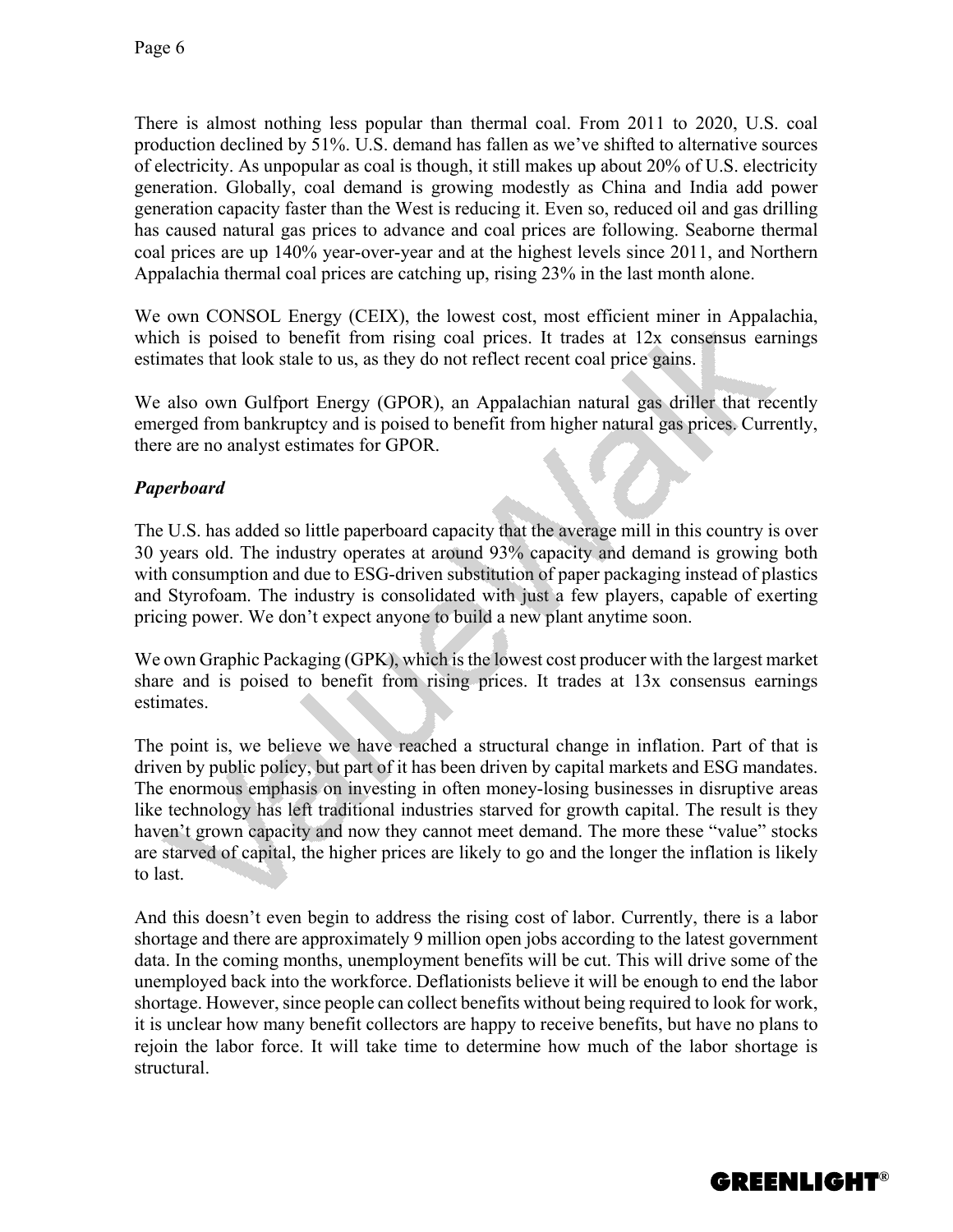We know what the President wants – if you are having trouble finding enough labor, "pay them more." Sounds like a wage inflation policy to us.

As for the Fed policy response, the market seems to think that by simply noticing inflation and, perhaps, making modest changes to monetary policy, inflation will be brought under control. But what if what's needed isn't merely tinkering? Reported inflation last month annualized at a double-digit rate. What if the need is an immediate end of quantitative easing and a rapid increase in rates? The so-called Taylor rule<sup>4</sup> says the correct Fed funds rate today would be about 5%.

We think the answer is, if that is what is needed, it won't be done. Chairman Powell is committed to remaining very accommodative for a long time and then only gradually tightening. We believe he will find whatever excuse he needs to do so, no matter what the data shows.

The result, we believe, is that inflation won't be aggressively addressed. So, the risk is to the upside. In our macro book, we hold inflation swaps and gold. The former will benefit from reported inflation being higher than the market expects. The latter should benefit as the market realizes the Fed is behind the curve and has no plans to catch up.

During the quarter, we had a loss in the preferred stocks of Fannie Mae and Freddie Mac ("GSE preferreds"). We had bought them in 2014, partially hedged by shorting common stock. Our thesis was that we could do well if the companies were recapitalized and released from conservatorship, and that shareholders had valuable claims against the U.S. government, which had unilaterally changed the deal and essentially nationalized the companies right as they were about to recover. We believed that under the Trump administration, there was substantial interest in settling the lawsuits and releasing the companies.

In January, the GSE preferreds fell when it became clear that the Trump administration had left without putting the GSEs on a clear path to being released. Nevertheless, we remained optimistic about the legal case, which had reached the U.S. Supreme Court. In the lower courts, Democratic-appointed judges had tended to support the government and Republicanappointed judges had tended to support the shareholders; so we were surprised in June when the Supreme Court ruled in the government's favor in all the important aspects of the case. This caused the GSE preferreds to collapse. In the earlier years, the position had been quite profitable and we reduced it at favorable prices. While we achieved a low double-digit IRR over the life of the position, it was a loser in 2021.

The recent change in market narrative away from inflation and away from the companies we own has interrupted what was otherwise a favorable environment for us. We suspect that this is a hiccup. It is hard after 40 years of generally falling inflation and a decade of rewarding bets on deflation for the market to change its view. If we are correct, the data will refute the consensus view.

 $\overline{a}$ 



<sup>4</sup> https://www.investopedia.com/terms/t/taylorsrule.asp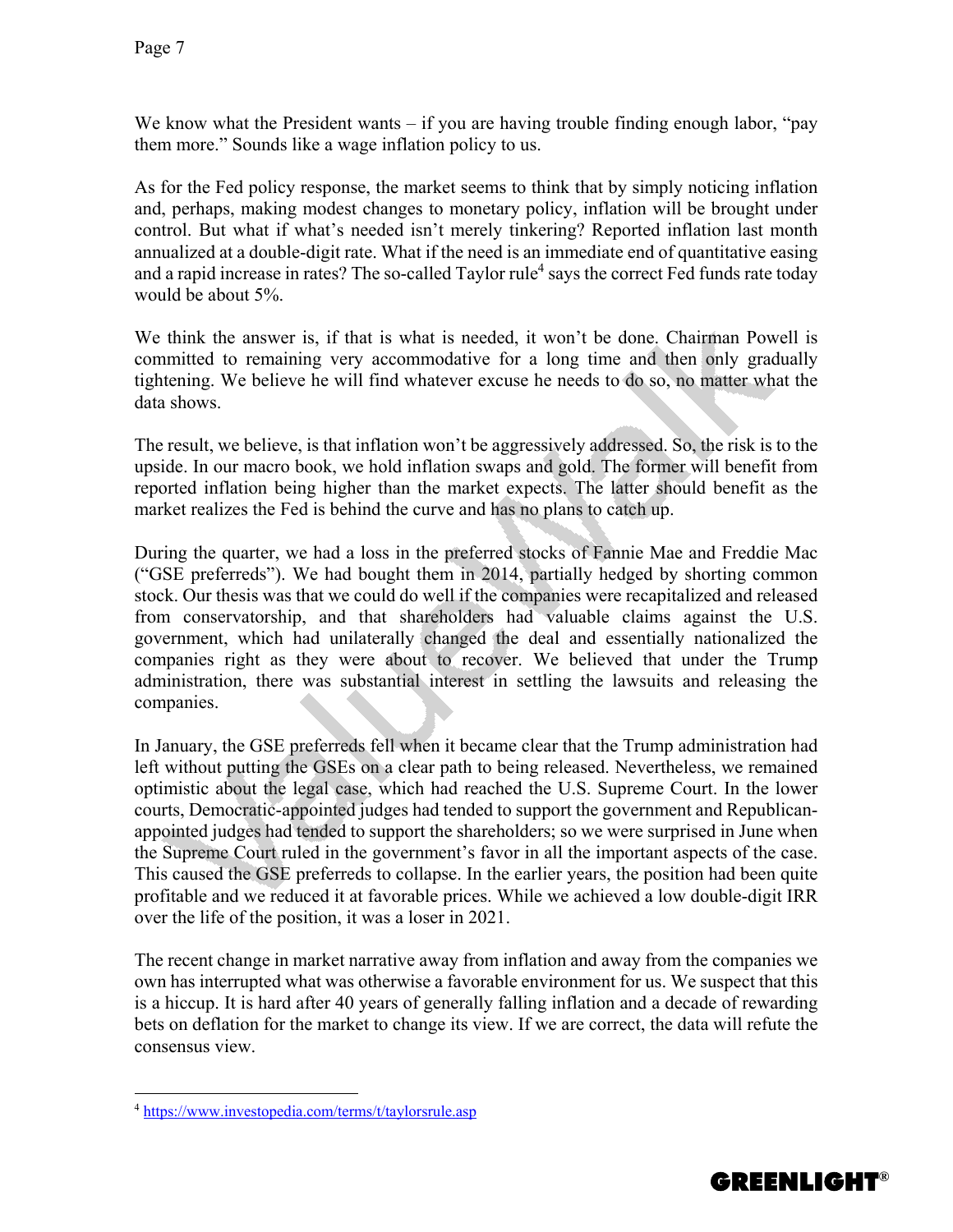On May 7, we celebrated our  $25<sup>th</sup>$  anniversary with a staff happy hour over Zoom. It was a nice opportunity to catch up and reminisce. It's been a remarkable quarter-century. Thank you for being part of it. This letter is our  $101<sup>st</sup>$  quarterly letter. It's still fun writing them.

On June 7, Garrett Jones and his wife, Nadia, welcomed their daughter, Charlotte Esme ("Charlie"). Congratulations to Garrett and Nadia!

At quarter-end, the largest disclosed long positions in the Partnerships were Atlas Air Worldwide, Brighthouse Financial, Change Healthcare, Green Brick Partners and Teck Resources. The Partnerships had an average exposure of 127% long and 68% short.

> *"I don't think anybody thought we had actual orders. That's just not the nature of this business."*

> > – Steve Burns, Former CEO of Lordstown Motors

Best Regards,

arcentique Capital

Greenlight Capital, Inc.

P.S. Bucks in 6.